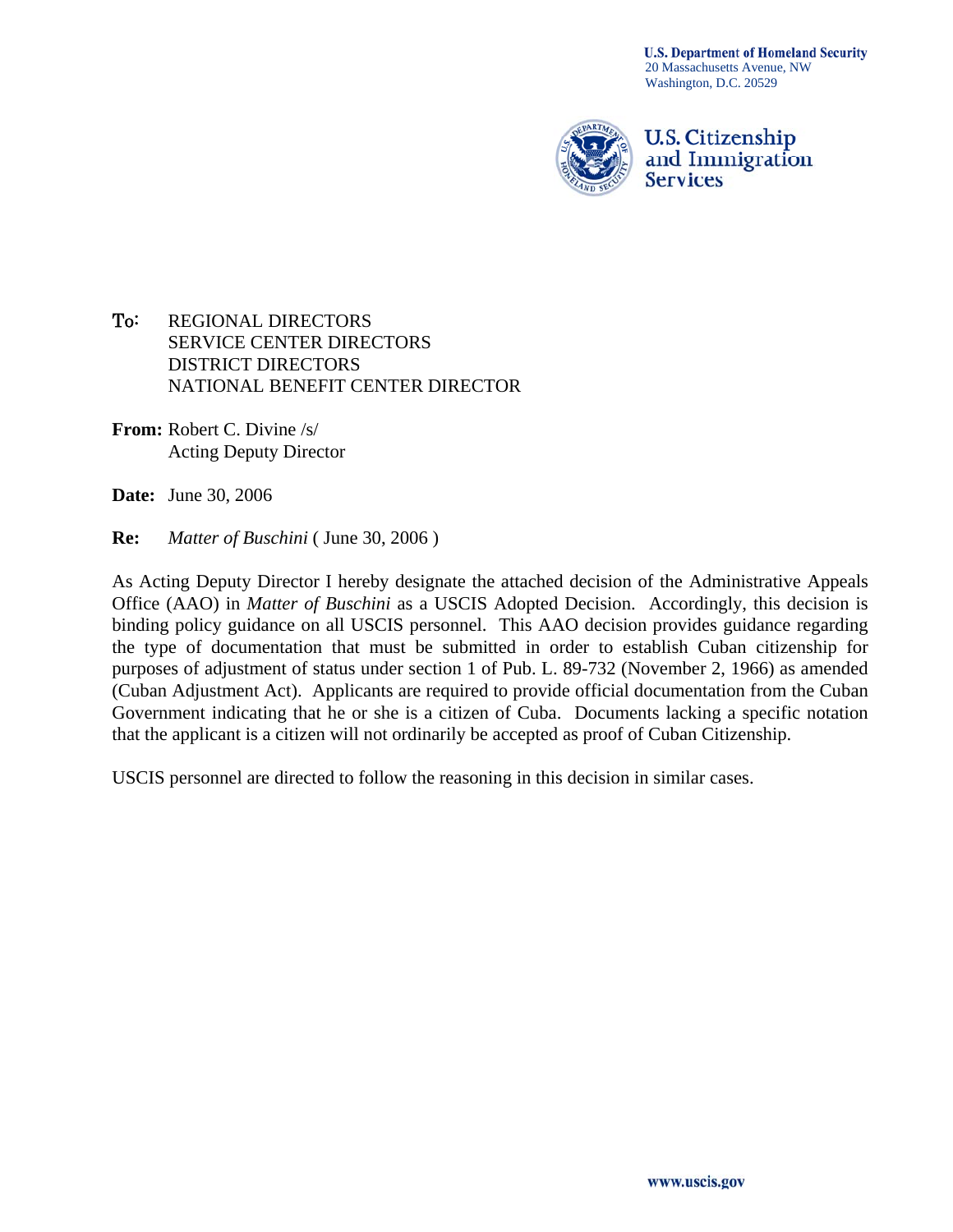**U.S. Department of Homeland Security** 20 Mass. Ave., NW, Rm. 3000 Washington, DC 20529



# U.S. Citizenship and Immigration **Services**

# **FOR PUBLICATION**

### **MATTER OF BUSCHINI**

### **In Adjustment of Status Proceedings**

#### **A98 064 379**

# **Decided by the CHIEF, Administrative Appeals Office, June 30, 2006**

- 1. To establish Cuban Citizenship, for purposes of adjustment of status under section 1 of Pub. L. 89- 732 (November 2, 1966) as amended (Cuban Adjustment Act), the applicant must establish that he or she is a Cuban citizen by a preponderance of the evidence of record.
- 2. An alien should be afforded the opportunity to explain why certain documents that would establish citizenship are unavailable.
- 3. Claims to Cuban citizenship will be evaluated based upon all available evidence.
- 4. For those who have never resided in Cuba, the most persuasive evidence of Cuban citizenship is a valid Cuban passport.
- 5. If a Cuban passport is unavailable, another official Cuban document, such as a Cuban Civil Registry document, a Cuban consular certificate of citizenship, or other document signed by a Cuban official with appropriate authority over the registration of citizens indicating that a named individual is a citizen, should be sufficient to establish citizenship.
- 6. A consular certificate indicating that a person was born outside Cuba to a Cuban citizen parent, without any statement of citizenship, is not, ordinarily, sufficient to establish that a person is a Cuban citizen.
- 7. A consular certificate, which states that a person is a Cuban citizen, is sufficient to establish that a person is a Cuban citizen.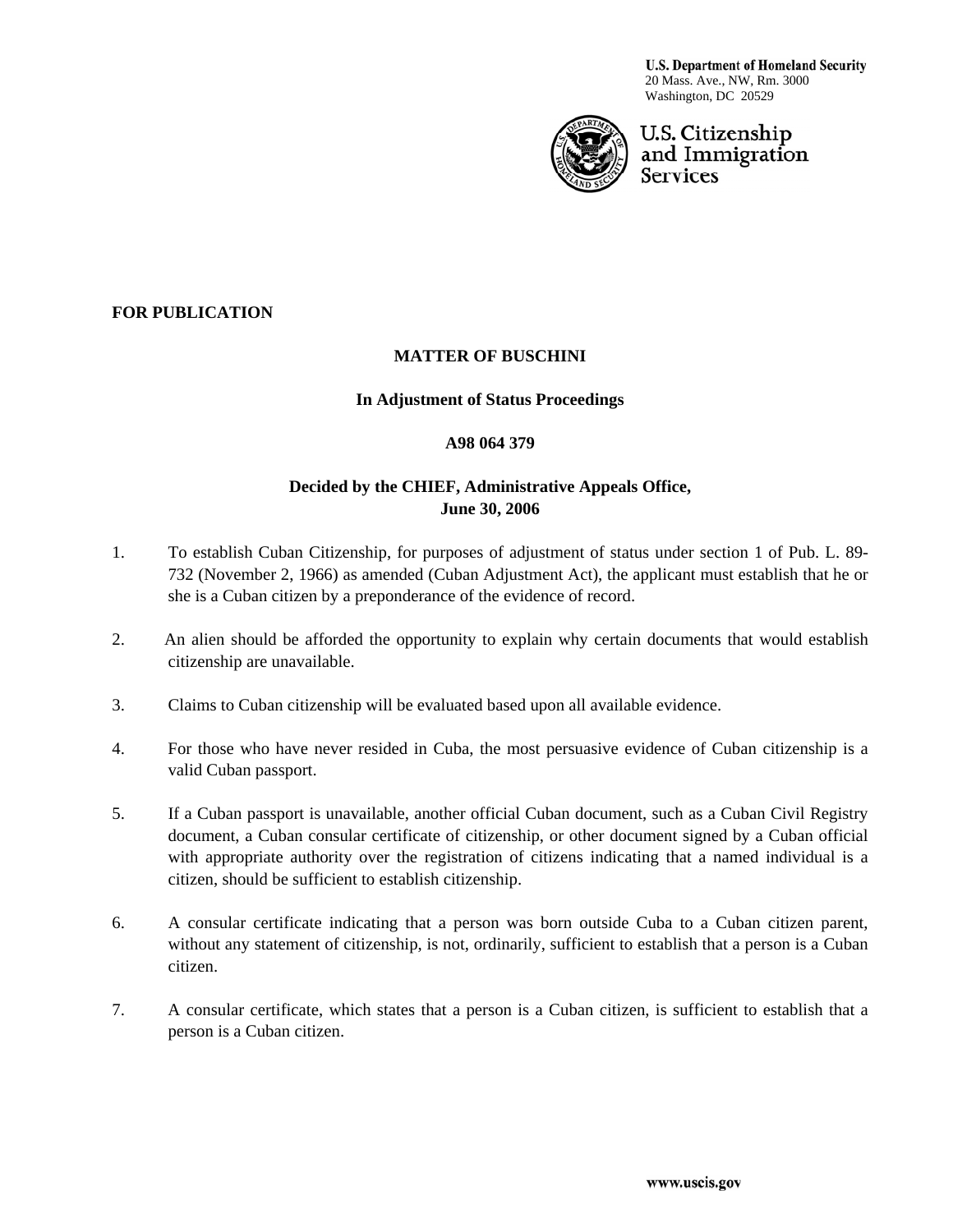#### ON BEHALF OF PETITIONER:

STEPHEN M. BANDER LAW OFFICES OF BANDER & ASSOCIATES, P.A. 444 BRICKELL AVENUE, SUITE 300 MIAMI, FL 33131

**DISCUSSION**: The Acting District Director, Miami, Florida, denied the application for adjustment of status and then certified the decision to the Administrative Appeals Office (AAO) for review. The decision of the director will be withdrawn and the application approved.

The applicant is a native of Venezuela who was admitted to the United States on December 9, 2002 on a Venezuelan passport as a B-2 visitor. On December 22, 2003 she submitted an application to adjust status to permanent resident pursuant to section 1 of Pub. L. 89-732 (November 2, 1966) as amended (Cuban Adjustment Act).

The director denied the application to adjust status, finding that the applicant had not established that she was a citizen of Cuba and was therefore ineligible to adjust status under the Cuban Adjustment Act. *Decision of the Director,* April 24, 2006.

The applicant, through counsel, asserts the applicant has demonstrated that she is a citizen of Cuba and eligible to adjust status pursuant to the Cuban Adjustment Act. *Letter of Counsel*, April 27, 2006.

The entire record has been reviewed and considered in rendering this decision.

Section 1 of the Cuban Adjustment Act states, in pertinent part:

[N]otwithstanding the provisions of section 245(c) of the [Immigration and Nationality Act] the status of any alien who is a native or citizen of Cuba and who has been inspected and admitted or paroled into the United States subsequent to January 1, 1959 and has been physically present in the United States for at least one year, may be adjusted by the [Secretary of Homeland Security], in his discretion and under such regulations as he may prescribe, to that of an alien lawfully admitted for permanent residence if the alien makes application for such adjustment, and the alien is eligible to receive an immigrant visa and is admissible to the United States for permanent residence as of a date thirty months prior to the filing of such an application or the date of his last arrival into the United States, whichever is later. Pub. L. 89-732 (November 2, 1966) as amended.

There is no dispute as to the relevant facts in this matter. The applicant was born in Caracas, Venezuela on October 30, 1960 to a Venezuelan father and Cuban mother. In order to establish eligibility under the Cuban Adjustment Act, the applicant must demonstrate that she is a Cuban citizen. The sole issue before the AAO is whether the evidence provided by the applicant establishes that she is a citizen of Cuba. In support of her claim, through counsel, the applicant submitted a copy of her Republic of Cuba, Civil Registry Certification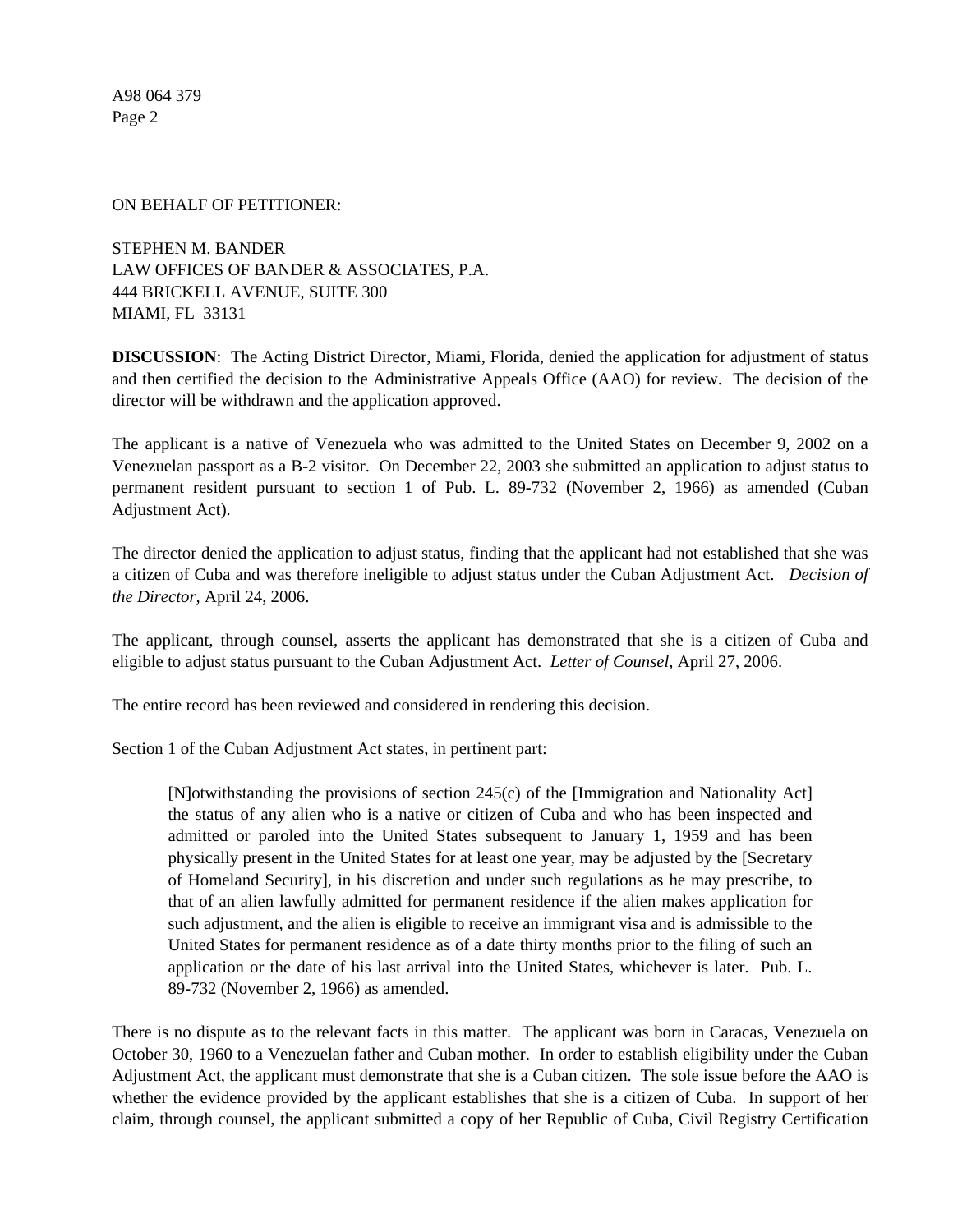of Birth (with translation) indicating that the Cuban authorities registered her birth and also indicating that her mother was born in Havana, Cuba. The record also includes a document (with translation) signed by the Chief of the Department of Central Registry, MINJUS (Ministry of Justice), who is in charge of the Special Registry of Cubans Abroad, indicating that the applicant is registered in the Special Registry and consequently is a Cuban citizen. The record also includes the birth certificate and Cuban passport of the applicant's mother, establishing that the applicant's mother was a Cuban citizen.

As indicated by counsel, the AAO has previously held that a birth certificate issued by a Cuban consulate establishes Cuban citizenship. The record includes copies of several such decisions rendered by the AAO and submitted by counsel in support of the applicant's claim. Those decisions relied upon Article 29 of the Constitution of Cuba, which indicates that a person born to a Cuban mother or father is a Cuban citizen by birth. The decisions are also based on the fact that Cuban consulates are charged with keeping track of its overseas citizens. The AAO decisions provided by counsel are not precedent decisions. While the AAO issues decisions in a manner consistent with its best understanding of the law at the time that the decision is issued, a more complete understanding of Cuban law could result in a different decision on similar facts regardless of whether Cuban law has changed.

In cases that require interpretation of foreign law, the Federal courts and Board of Immigration Appeals (BIA) have relied upon the Law Library of the Library of Congress, which retains specialists in foreign law on its staff. *See, Cheung Tai Poon v. INS,* [707 F.2d 258, 259 \(6th Cir.1983\)](http://web2.westlaw.com/find/default.wl?tf=-1&rs=WLW6.05&referencepositiontype=S&serialnum=1983123771&fn=_top&sv=Split&tc=-1&findtype=Y&referenceposition=259&db=350&vr=2.0&rp=%2ffind%2fdefault.wl&mt=Westlaw). *See, Matter of Hosseinian,* 19 I&N Dec. 453, (BIA 1987); *Matter of Nwangwu*, 16 I&N Dec. 61, 62 (BIA 1976); *[Matter of Akinola,](http://web2.westlaw.com/find/default.wl?tf=-1&rs=WLW6.05&referencepositiontype=S&serialnum=1975022255&fn=_top&sv=Split&tc=-1&findtype=Y&referenceposition=360&db=1650&vr=2.0&rp=%2ffind%2fdefault.wl&mt=Westlaw)* 15 I&N Dec. [359, 360 \(BIA 1975\).](http://web2.westlaw.com/find/default.wl?tf=-1&rs=WLW6.05&referencepositiontype=S&serialnum=1975022255&fn=_top&sv=Split&tc=-1&findtype=Y&referenceposition=360&db=1650&vr=2.0&rp=%2ffind%2fdefault.wl&mt=Westlaw) The AAO also seeks opinions from the Law Library of the Library of Congress (Law Library) when it must interpret foreign law. Such opinions are not binding, but are often accorded considerable weight given the expertise of the source. The AAO has looked to the Law Library for interpretation of Cuban citizenship laws.

In 2004, the AAO received a response to an inquiry made to the Law Library indicating that a Cuban birth certificate issued by a Cuban consulate proves that the bearer of such a document is a Cuban citizen. LL File No. 2004-01259. It is noted that the aforementioned report from the Law Library also indicates that if there is reason to believe that the bearer of a Cuban certificate of birth is not a Cuban citizen, United States Citizenship and Immigration Services (USCIS) may ask the applicant to show a valid Cuban passport.

On July 7, 2005, a response to an inquiry made to the Law Library by the USCIS Miami district office indicated that individuals born outside Cuba to one Cuban citizen parent are eligible to apply for citizenship. The report states that, in order to be eligible to apply for Cuban citizenship, the individual born to a Cuban parent must be physically present in Cuba for at least three months. LL File No. 2005-01947. The July 7, 2005 response to the Miami district relied in part upon information received from an official within the Cuban Ministry of Foreign Affairs based in Mexico.

Seeking further clarification concerning information that appeared contradictory, the AAO again submitted an inquiry to the Law Library in 2006, referring to the previous reports and seeking an opinion as to whether a certificate of birth issued by a Cuban consulate constituted sufficient proof to establish Cuban citizenship. The response was provided on February 1, 2006, in a report identified LL File No. 2006-02421.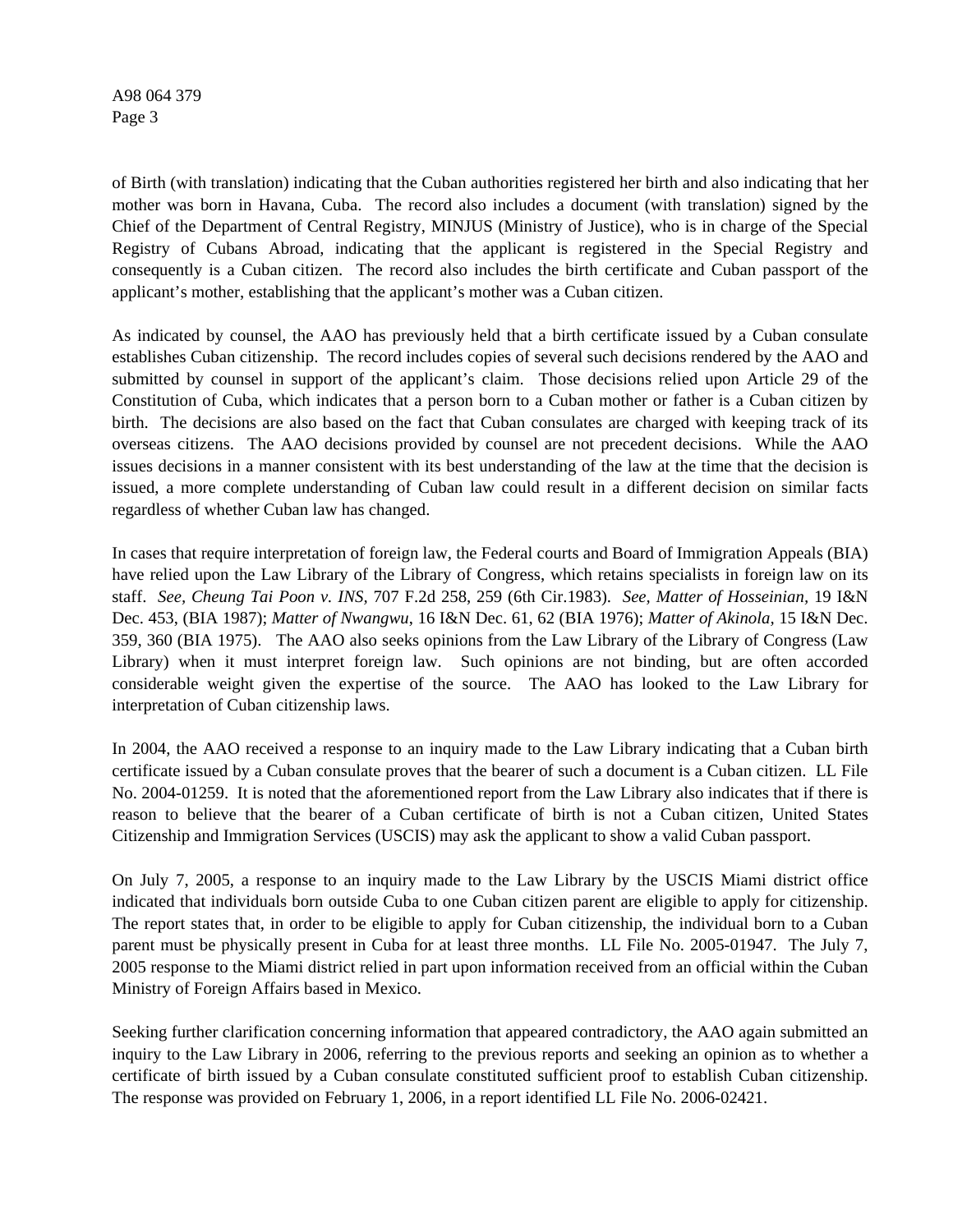The 2006 report notes that the 2004 inquiry included a copy of a Cuban consulate-issued certificate, which stated that the named individual was born to a Cuban citizen mother and that she therefore was a citizen of Cuba. The 2004 report, in this context, cited articles 14(ch), 20 and 31 of Law 51 concerning the Civil Status Registry. The cited sections of Cuban statute establish that the Civil Status Registry is a network of Cuban Government offices keeping civil status records on Cubans, including records of citizenship. Article 20 of Law 51 provides that Cuban consular offices register facts and events related to the civil status of Cubans abroad. Article 31 of Law 51 provides that records kept by Civil Status Registry offices are proof of the civil status of the individuals registered. LL File No. 2006-02421, p. 2.

Under Cuban law, Cuban consular offices have the authority to keep records of Cuban citizenship for those Cubans who are outside of Cuba. In other words, in 2004, the Law Library concluded that a certificate indicating both that the individual referred to was born to a Cuban mother, and that she therefore was a Cuban citizen, was sufficient to establish Cuban citizenship because it constituted certification of citizenship by the office with the authority to do so. It is noted that the certificate submitted by the applicant in the instant matter indicates that the applicant's mother is a citizen of Cuba but does not include a specific statement regarding the applicant's citizenship. Nonetheless, the applicant also submitted a separate document signed by the Chief of the Department of Central Registry, MINJUS, stating that the applicant is a citizen. It does not appear that the Law Library had access to or considered this particular document in preparing the 2006 report.

The 2006 Law Library report refers to Article 29 of the Cuban Constitution, providing what it describes as a more "precise translation" than the one found on the official website of the Cuban Legislative Body:

Article 29. Cuban citizens by birth are:

(c) those born abroad to either a Cuban father or mother, provided that legal formalities are previously met.

It then points out that the official website of the Cuban Ministry of Foreign Affairs indicates that individuals born outside Cuba to one Cuban citizen parent are allowed to register that birth in the Cuban consular office located in the country where the birth took place. LL File No. 2006-02421, p. 4. The report notes that an official with a Cuban consulate in Mexico stated that currently, individuals born outside Cuba to a Cuban citizen parent do not acquire citizenship automatically by registering their birth and obtaining a certificate from the consulate because they must also be physically present in Cuba for three months in order to become eligible to apply for Cuban citizenship. *Id*, at 5. The official was unwilling or unable to identify a law or regulation codifying the three-month presence requirement and no such law or regulation was found. *Id*. The 2006 report did not resolve the apparent contradiction between constitutional language establishing that those born outside Cuba to a Cuban parent are citizens by birth and the unsupported statement of the Cuban consular official that those born outside Cuba must reside in Cuba for a period of three months before they can *apply* for citizenship.

In addition to the apparent contradiction between what was stated by the consular official and what is stated in the Cuban constitution, there are inherent limitations to the reliability of information obtained from the Cuban consular official. The lack of official ties between the two governments would constrain any attempt to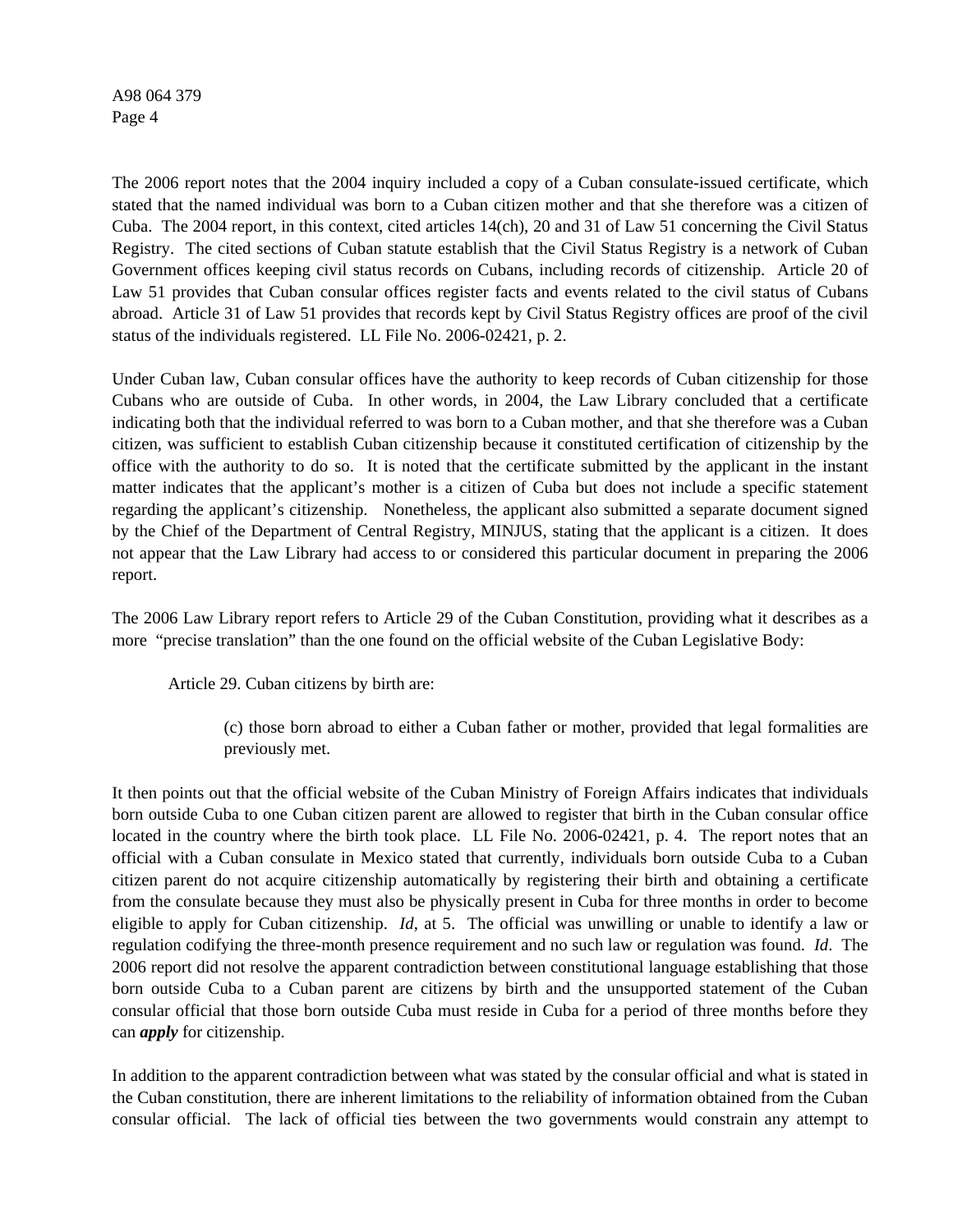determine the expertise of the consulted official. There is no indication that the Cuban official consulted by the Law Library is a particular expert on matters related to the Cuban citizenship of those born outside Cuba. Further, there is a possibility that some anti-United States political bias might affect the content of an answer provided by a Cuban Government official. Finally, even if the information provided about current Cuban practice regarding citizenship is accurate for a particular consulate, because the contacts developed at any consulate are necessarily unofficial, there is no guarantee that another consulate would enforce the same practice.

In the present case, the Chief of the Department of Central Registry, MINJUS, the department with the legal authority to keep track of Cuban citizens abroad, issued a document specifically stating that this applicant is a citizen, despite the fact that the applicant never resided in Cuba. There is no evidence that the applicant has done anything subsequent to the issuance of the aforementioned document to lose her citizenship. An official statement that a particular individual is a citizen, made by an official with the authority to recognize citizenship, is more authoritative than a general statement from a Cuban official made in response to a general question from an employee of the United States Government describing how Cuban citizenship law is practiced.

The Law Library report also indicates that the Cuban Government, in a report to the United Nations pursuant to resolution 1373 (2001) concerning counter-terrorism made the following statement:

In Cuba legislative provisions relating to the granting of citizenship or other civil rights are contained in the Republic's Constitution; Law No. 59/187, Civil Code; Law No. 51/85 on the Registration of Civil Status; Resolution No. 157/85, which provides its regulations; Decree No. 358 of 4 February 1944 on Citizenship Regulations and its supplementary provisions. *Id.* 

The response from the Law Library indicated that Article 29(c) of the Cuban Constitution and Decree No. 358 on citizenship regulations are the only bodies of law cited by the Cuban Government to the United Nations above that are relevant to the matter at hand. Articles 3(b) and 5(4) of decree 358 indicate that individuals born outside Cuba to either a Cuban father or mother are required to reside in Cuba in order to become eligible to apply for Cuban citizenship. No time requirement is indicated. *Id*., at 6. Although decree 358 was published in 1944, it is noted that the Cuban Government referred to it in a report to the United Nations in 2001. The Law Library was unable to locate any update of decree 358 and unable to locate the supplementary provisions to decree 358. *Id*., at 7.

An applicant must demonstrate by a preponderance of the evidence that she is eligible for the benefit sought. Section 291 of the Immigration and Nationality Act, 8 U.S.C. § 1361, clearly places the burden of proof upon an applicant to establish eligibility. To be eligible for adjustment of status pursuant to the Cuban Adjustment Act, the burden is on the applicant to establish that she is a citizen of Cuba.

United States law does not establish the requirements for Cuban citizenship. Cuba, like any independent state, decides who is a Cuban citizen based upon its own laws and regulations. The three reports from the Law Library offer useful information but do not provide clearly stated legal principles regarding the requirements to establish Cuban citizenship for those born outside of Cuba to at least one Cuban parent. Instead, the reports considered together indicate that the requirements for establishing citizenship for those